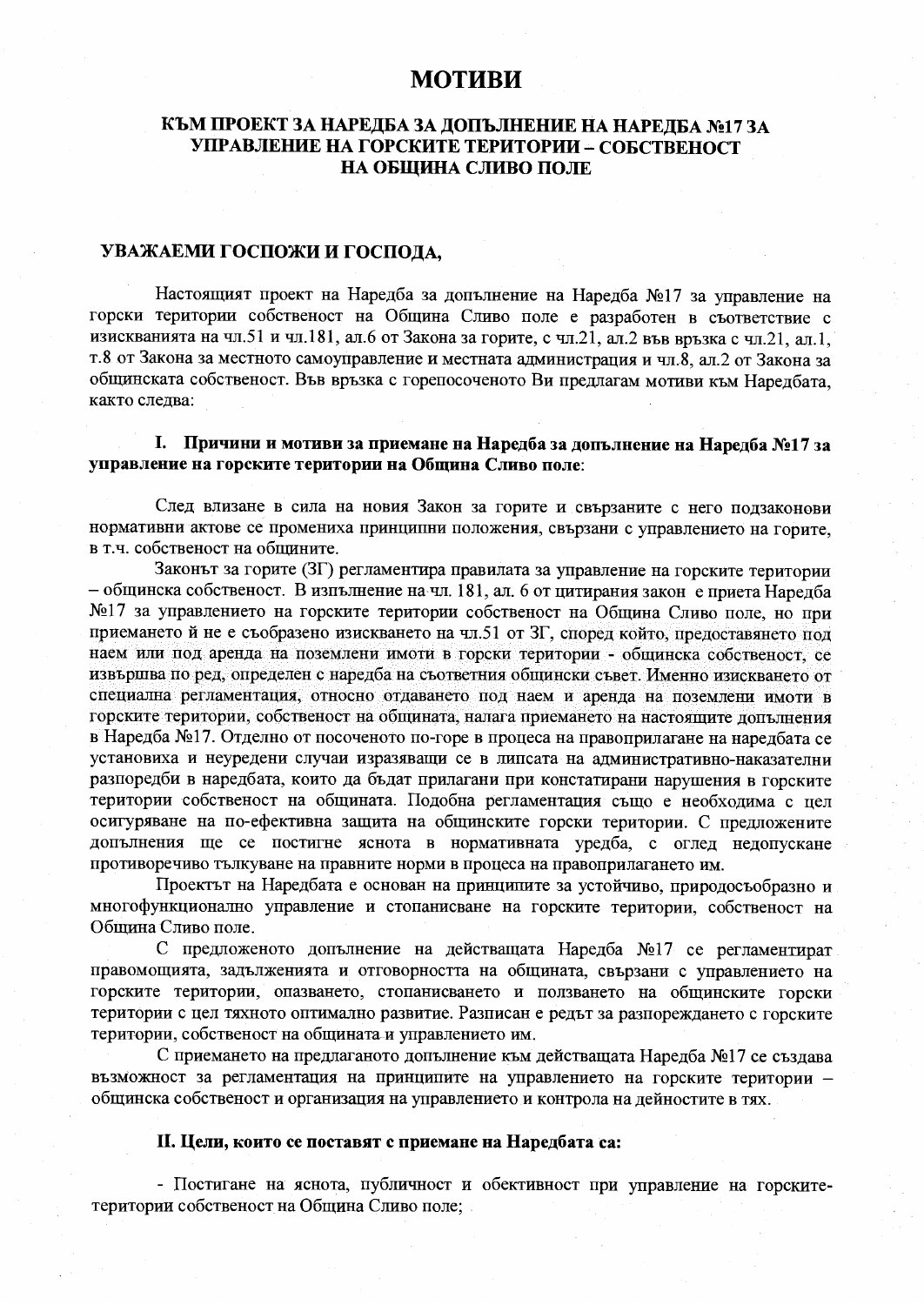- Организация по оперативното управление и контрола на дейностите в горските територии;

- Законосъобразно провеждане на процедурите по управление и разпореждане с общинската собственост.

#### III. Очаквани резултати от приемане на Наредбата:

- Устойчиво стопанисване на общинските горски територии, поддържане  $\overline{M}$ подобряване състоянието им, опазването и увеличаване на производството на дървесина и недървесни горски продукти, чрез природосъобразно стопанисване и добро управление:

- Чрез отдаване под наем или аренда на имоти в горските територии, собственост на Община Сливо поле, генериране на финансов ресурс, който ще постъпва в приход на обшината.

#### IV. Финансови средства, необходими за прилагането на Наредбата:

Проектът на предлаганата Наредба няма да изисква допълнителни финансови или други средства.

### V. Анализ за съответствие с правото на Европейския съюз:

Предлаганият проект на Наредба за допълнение на Наредба №17 за управление на горските територии - собственост на Община Сливо поле е подзаконов нормативен акт за прилагане на отделни разпоредби на Закона за горите, поради което проектът на Наредбата е разработен в съответствие с правото на Европейския съюз. Настоящият проект за Наредба за допълнение на Наредба №17 за управление на горските територии – собственост на Община Сливо поле не противоречи на релевантните на Закона за горите РЕГЛАМЕНТ (ЕС) № 995/2010 НА ЕВРОПЕЙСКИЯ ПАРЛАМЕНТ И НА СЪВЕТА от 20 октомври 2010 година за определяне на задълженията на операторите, които пускат на пазара дървен материал и изделия от дървен материал и РЕГЛАМЕНТ (ЕО) № 2173/2005 НА СЪВЕТА от 20 декември 2005 година относно установяването на лицензионна схема за Изпълнение на законите за горите, управление и търговия (FLEGT) за вноса на дървесина в Европейската общност.

Във връзка с чл.26, ал.4 от Закона за нормативните актове, в 30-дневен срок от публикуване на настоящото обявление на интернет страницата на общината www.slivopole.bg, се предоставя възможност на заинтересованите лица да направят своите предложения и становища по проекта за допълнение на Наредба №17 на ОбС Сливо поле.

Приложение: Проект на Наредба за допълнение на Наредба №17.

Вносител, **ВАЛЕНТИНА AHACOL** Кмет на Община Сливо п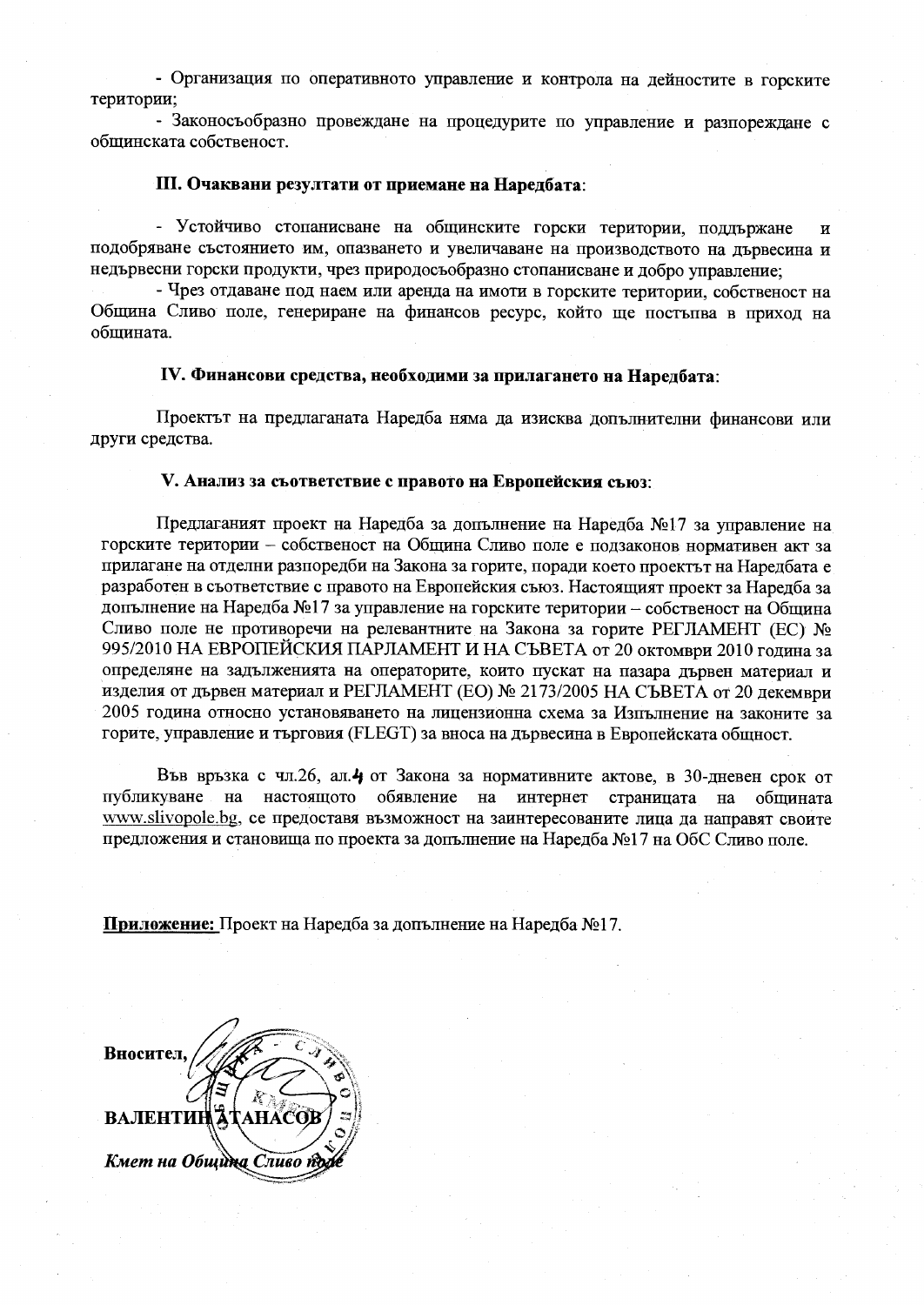#### НАРЕДБА за допълнение на Наредба №17 за управление на горските територии. собственост на Община Сливо поле-

§1. В Глава втора "Управление на горските територии на общината" се правят следните допълнения:

1. Създава се нов чл.29 със следното съдържание:

"Чл.29. (1) Поземлени имоти в горски територии общинска собственост могат да бълат предоставени за временно ползване под наем или под аренда:

1. срокът за отдаване под наем, не може да бъде по дълъг от 10 год.

2. срокът за отдаване под аренда, не може да бъде по дълъг от 30 години.

(2) Поземлени имоти в горски територии - общинска собственост, могат да се отдават под наем или под аренда при условие, че не се променят функциите на територията, не се възпрепятства осъществяването на други дейности в нея и не се увреждат почвите.

(3) Поземлени имоти в горски територии общинска собственост се отдават за временно ползване под наем или под аренда, след решение на общинския съвет.

(4) Общинският съвет утвърждава начални цени за провеждане на търгове за отдаване под наем и под аренда на поземлени имоти в горските територии - общинска собственост.

(5) Поземлените имоти в горските територии общинска собственост, предоставени под наем или под аренда се ползват само за дейностите, за които са предоставени."

2. Създава се нов чл.30 със следното съдържание:

"Чл.30. (1) Поземлените имоти в горски територии - общинска собственост се отдават под наем в случаите, когато за ползването на имота не е необходимо да се променя начинът на трайно ползване на територията.

(2) Отдаването под наем на поземлени имоти в горски територии – общинска собственост се извършва след провеждане на търг или конкурс по реда на Наредба №1 за реда за придобиване, управление и разпореждане с имоти и вещи общинска собственост. Заповедите за откриване на търга, както и за определяне на лицето, спечелило търга, се издават от кмета на общината. Въз основа на резултатите от търга се сключва договор за наем.

(3) Поземлени имоти в горски територии - общинска собственост могат да се отдават под наем от кмета на общината, след решение на общинския съвет, без провеждане на търг:

1. на юридически лица с нестопанска цел, определени за осъществяване на общественополезна дейност - за осъществяване на техните нестопански дейности;

2. когато територията се отдава под наем за срок, по-кратък от една година;

3. за поставяне на преместваеми обекти, необходими за изпълнение на дейностите по сключени дългосрочни договори по чл. 100 и 116 от Закона за горите. "

(4) Исканията за предоставяне без търг или конкурс се удовлетворяват по реда на тяхното постъпване в общинска администрация.

(5) Отдаването под наем на поземлени имоти в горски територии - общинска собственост по реда на ал. 3 се извършва по цени не по-ниски от утвърдените по реда на чл.29, ал.4.

(6) При сключване или прекратяване на договор за наем на поземлен имот в горска територия - общинска собственост за срок, по-дълъг от три години, наемодателят писмено уведомява съответната регионална дирекция по горите.

(7) Ползването на дървесина не може да бъде предмет на договор за наем на поземлен имот в горска територия - общинска собственост."

3. Създава се нов чл.31 със следното съдържание:

"Чл.31. (1) Поземлени имоти в горски територии - общинска собственост могат да бъдат предоставени за временно ползване чрез аренда, когато ползването е свързано с промяна на